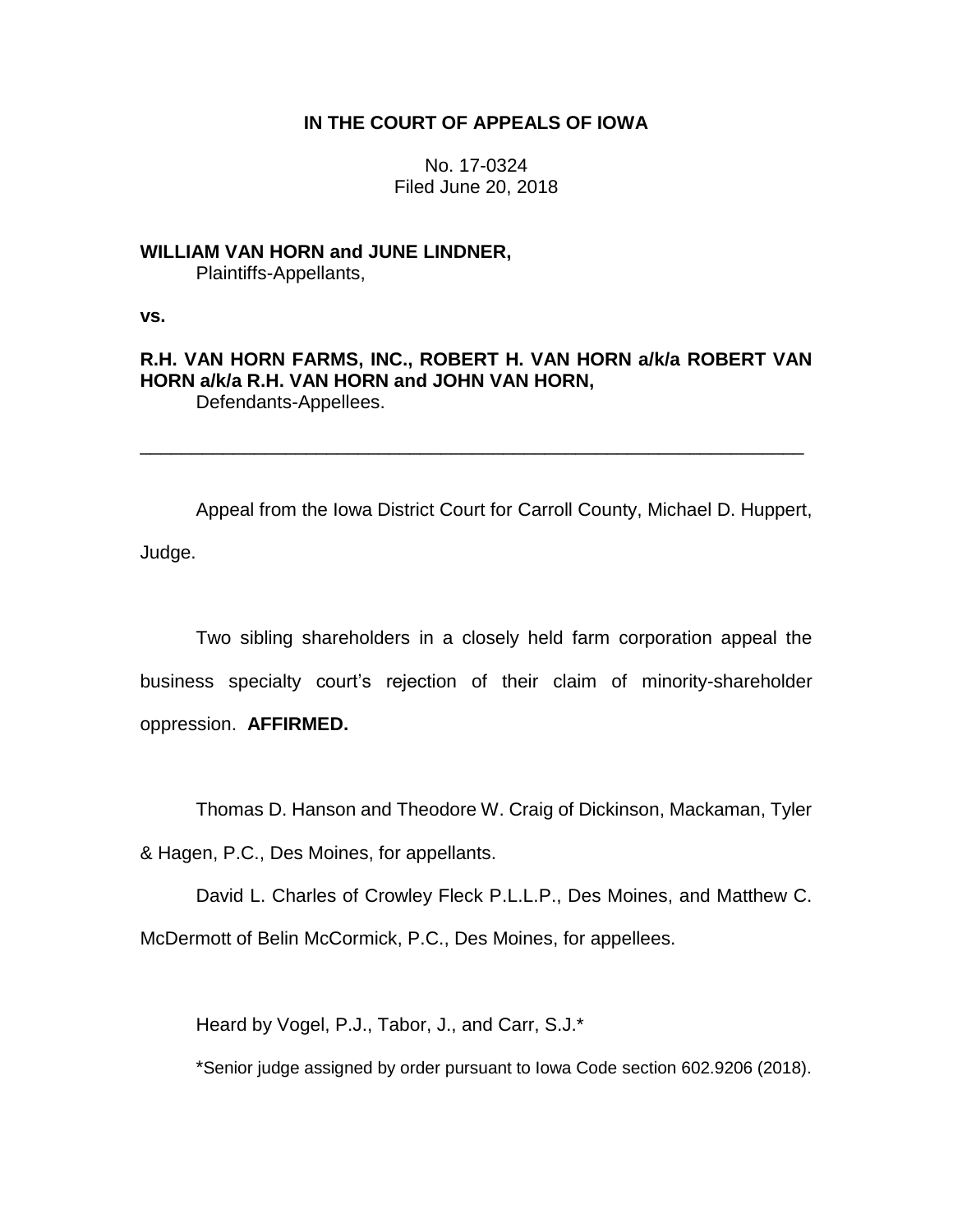# **TABOR, Judge.**

Siblings William Van Horn and June Linder appeal the district court's ruling in their legal actions against their brother, John Van Horn; their father, Robert Van Horn; and R.H. Van Horn Farms, Inc., (Van Horn Farms) a closely held corporation in which each family member holds shares. In particular, the siblings challenge (1) the court's determination the farm corporation shares are not all voting shares, (2) its application of the five-year statute of limitations, and (3) its conclusion that they did not suffer minority-shareholder oppression. Because corporate formalities dictated maintaining the distinction between voting and non-voting stock, we agree with the denial of declaratory relief on that claim. On the statute-of-limitation issue, we agree with the district court's rejection of the continuing-wrong exception. And on the primary issue of minority-shareholder oppression, we find the siblings' reasonable expectations have not been frustrated by the actions of the controlling shareholders. Accordingly, we affirm.

### **I. Facts and Prior Proceedings**

Robert (R.H.) and Phyllis Van Horn raised their four children, William, June, John, and Jane<sup>1</sup> near Glidden, Iowa. In the 1950s, the family moved to the country and began to buy nearby parcels of land. In 1977, the Van Horns formed a family farm corporation (Van Horn Farms)<sup>2</sup> and transferred their land and equipment to that entity. The articles of incorporation designated two types of stock—voting and non-voting—and named R.H., Phyllis, William, June, John, and Jane as members of the board of directors. At the first directors' meeting, the board decided the

 $<sup>1</sup>$  Jane is not a party to this case.</sup>

<sup>2</sup> Van Horn Farms operates as a subchapter "S" corporation.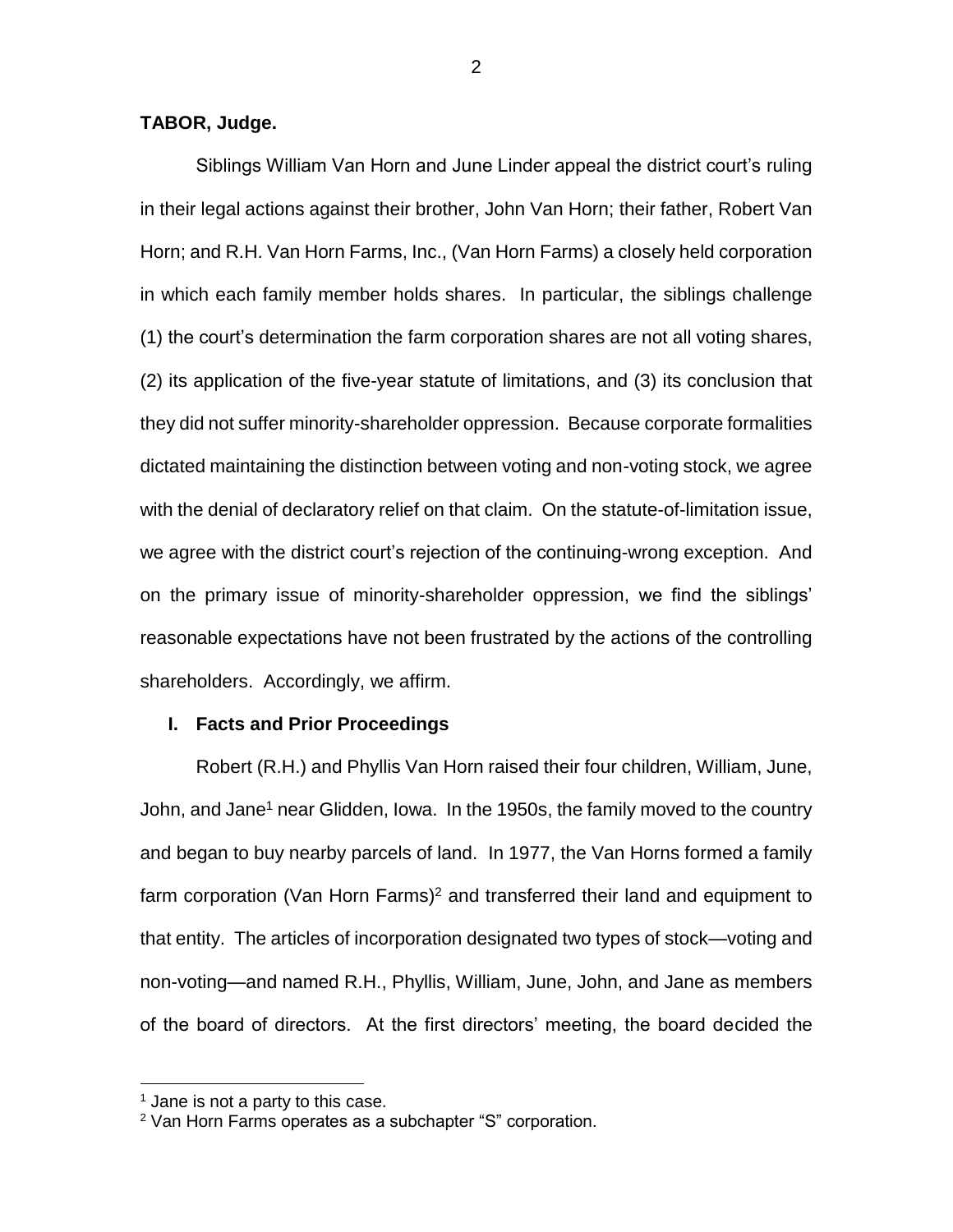corporate president and farm manager, then R.H., should be required to live on the property to quickly address any business issues. The bylaws reiterated the delineation of stock as voting and non-voting and set the minimum number of directors at three or more. The bylaws also limited stock transfers to direct descendants of R.H. and Phyllis. The beginning balance sheet showed the following issuance of shares to the family-member shareholders:

|         | Class A (Voting) Shares | Class B (Non-Voting) Shares |
|---------|-------------------------|-----------------------------|
| R.H.    | 260                     | 102                         |
| Phyllis | 10                      | 352                         |
| William | 50                      | 20                          |
| June    | 10                      | $\overline{2}$              |
| John    | 10                      | 20                          |
| Jane    | 10                      | $\mathbf 0$                 |

In addition to Van Horn Farms, the family owned a local bank, First Bank & Trust, where R.H. served as president. The family formed a bank holding company in 1979, and family members exchanged bank stock for shares of the holding company.<sup>3</sup> As time passed, R.H. and Phyllis transferred Van Horn Farm shares to their children in increments small enough to avoid tax liabilities. R.H. served as president and farm manager, maintaining a stock cow herd, while tenant farmers worked the land through share-cropping arrangements.

<sup>&</sup>lt;sup>3</sup> R.H. intended both Van Horn Farms and the bank holding company to serve as vehicles to transfer assets to his children and avoid taxes.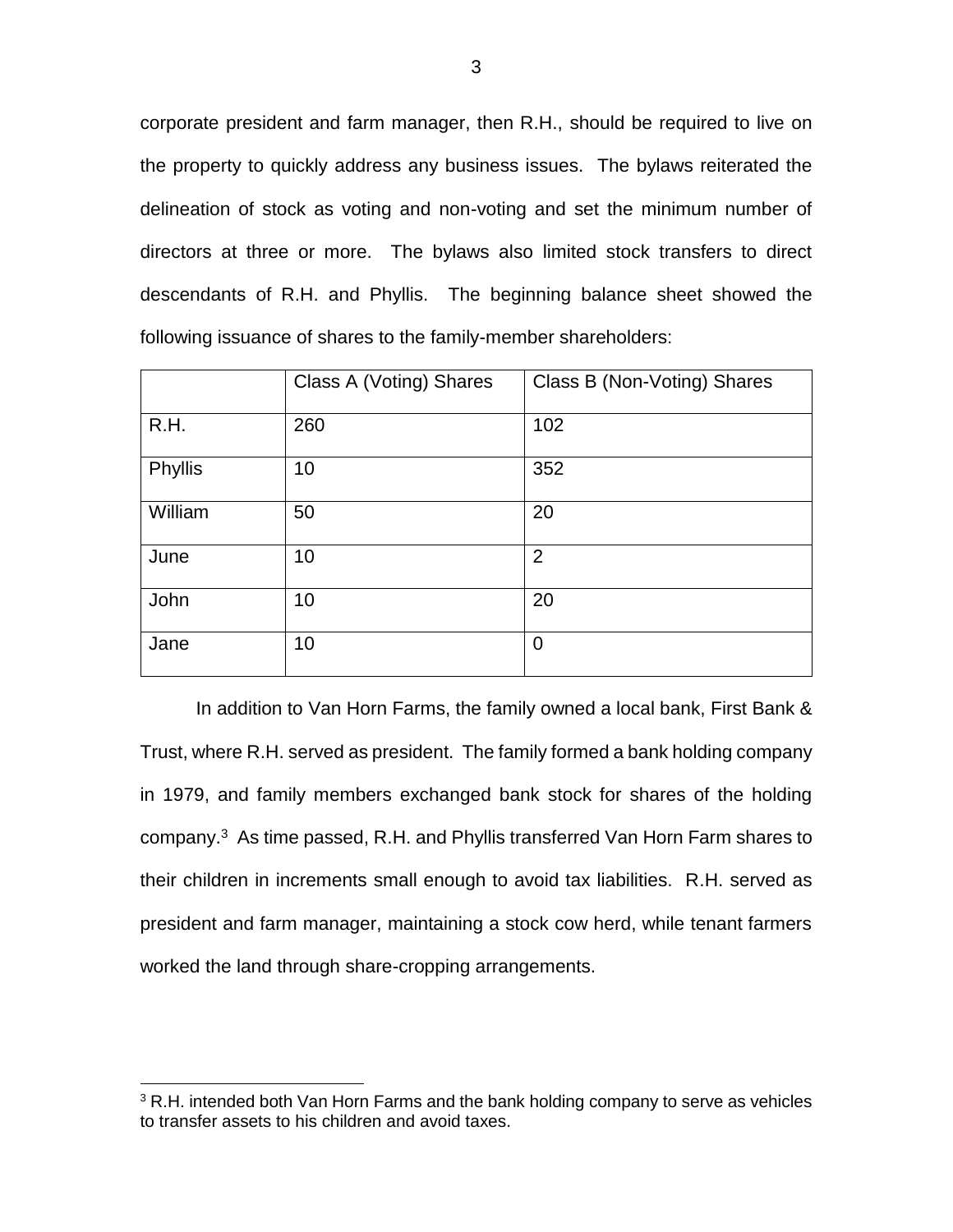After their respective high-school graduations, William and June entered the Air Force, and John attended college in Oklahoma. Van Horn Farms operated without any major discord among shareholders for several years under the sharecropping agreements. Records of shareholder meetings reveal all shareholders would vote their stocks, though the minutes do not show if all shares were voted or just those entitled to vote.

In 1986, R.H. and Phyllis divorced. John served as his mother's advocate and negotiated the terms of his parents' dissolution stipulation. In the stipulation, R.H. and Phyllis agreed "[a]ll stock in R.H. Farms, Inc. is to be made voting on or prior to December 31, 1986." But no corporate records reflect a change in voting rights, and the articles of incorporation were never amended. R.H. married his second wife Marcella (Sally) in 1987. The next year, R.H. and Phyllis amended their stipulation; the amendment did not refer to the voting rights provision in the original stipulation but did require Phyllis to sell or gift her stocks to either her children or grandchildren. John then purchased his mother's stocks and evenly distributed them among himself, June, and William. As a show of appreciation to R.H. for loaning money to Van Horn Farms, the board of directors granted Sally a life estate to portions of land in 1989.

When their tenant farmer died suddenly in 1990, John returned to Glidden to help with the farming operation. By 1995, John was farming all of Van Horn Farms property as an employee of the corporation rather than as a tenant. As compensation, John received a salary of \$21,000 and free housing on the farmstead. A record of the 1995 directors' meeting memorialized Van Horn Farms's decision to borrow just under one million dollars from R.H. The minutes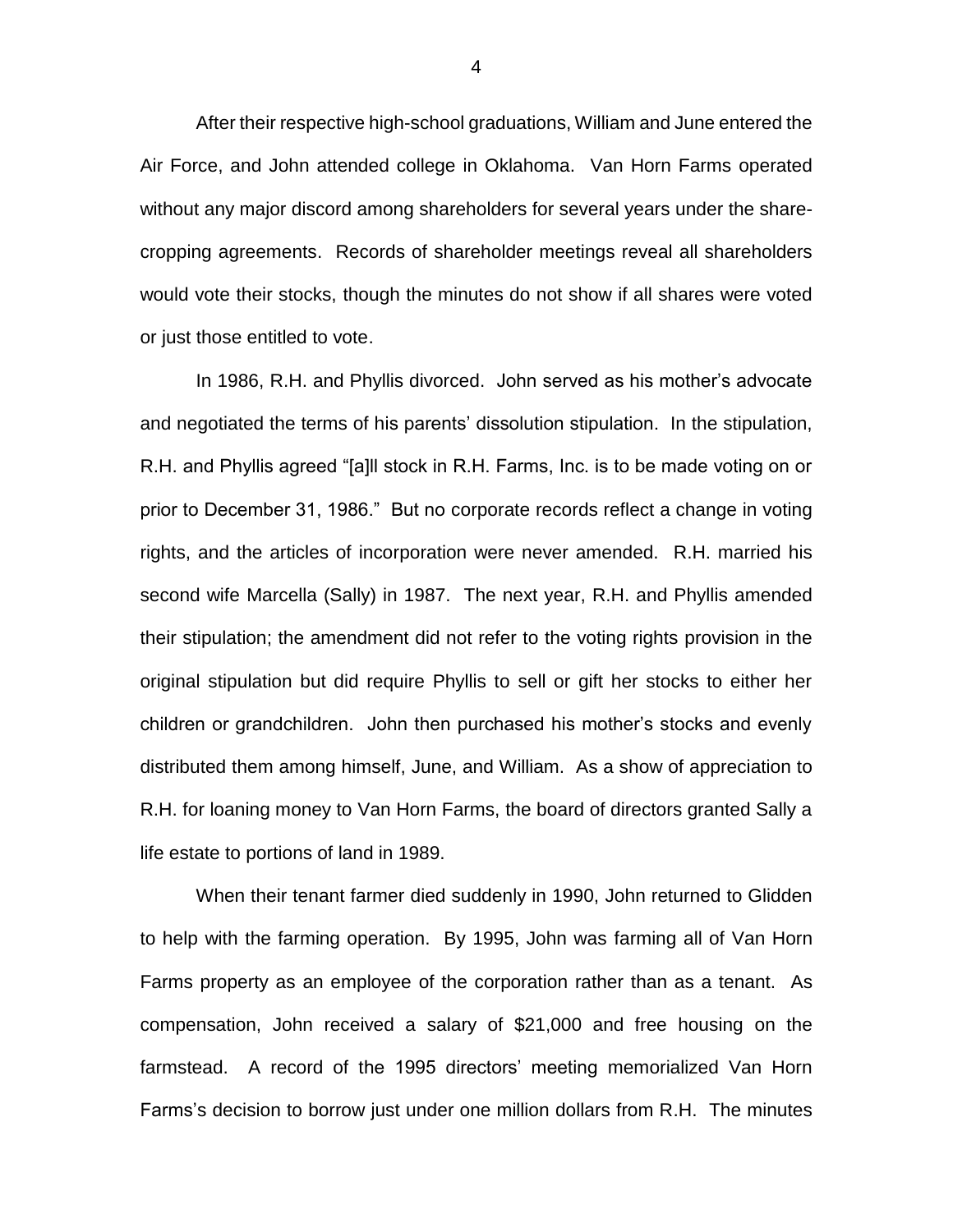concluded Van Horn Farms would repay the debt after other outstanding debts but before issuing any dividends. The 1996 minutes showed Van Horn Farms then owed R.H. almost \$1.12 million and reiterated no dividends would be paid until the debt was retired.

By 1998 only R.H., William, June, and John retained shares in Van Horn Farms. The minutes reflect each stockholder held 170 shares. Van Horn Farms purchased six parcels of land between 1998 and 2000. The farm corporation also paid around \$165,000 for the addition of a trophy room at the house where R.H. liked to display mounted animals from the family's big-game hunting trips. At the beginning of 2000, John sent William and June a letter detailing the financial health of Van Horn Farms through corresponding tax filings. The letter also discussed the bank holding company, stating:

(1) the Bank will pay a large dividend to the Holding Company; (2) the Holding Company will pay a sizable distribution to us; (3) we will use a bunch of this to pay our 1999 taxes; (4) we will transfer some more to the Farm Corp to make our assorted farmland payments; (5) we will (hopefully) have a bit (\$10,000) left over for our personal use.

A record of their cash contributions passing through the holding company were as follows: \$300,811.58 from William, \$287,613.00 from June, \$333,705.00 from John; and \$197,900 by R.H. In 2001, R.H. divorced Sally, but she retained her life estate in portions of land held by Van Horn Farms.

Animosity bubbled up among the family members over issues related to the bank holding company during this time frame and spilled into the 2002 meetings of Van Horn Farms. At the January 12, 2002 board of directors' meeting, June and William suggested Van Horn Farms pay Phyllis for the stocks she transferred to John after her divorce from R.H. "During discussion of this issue, the meeting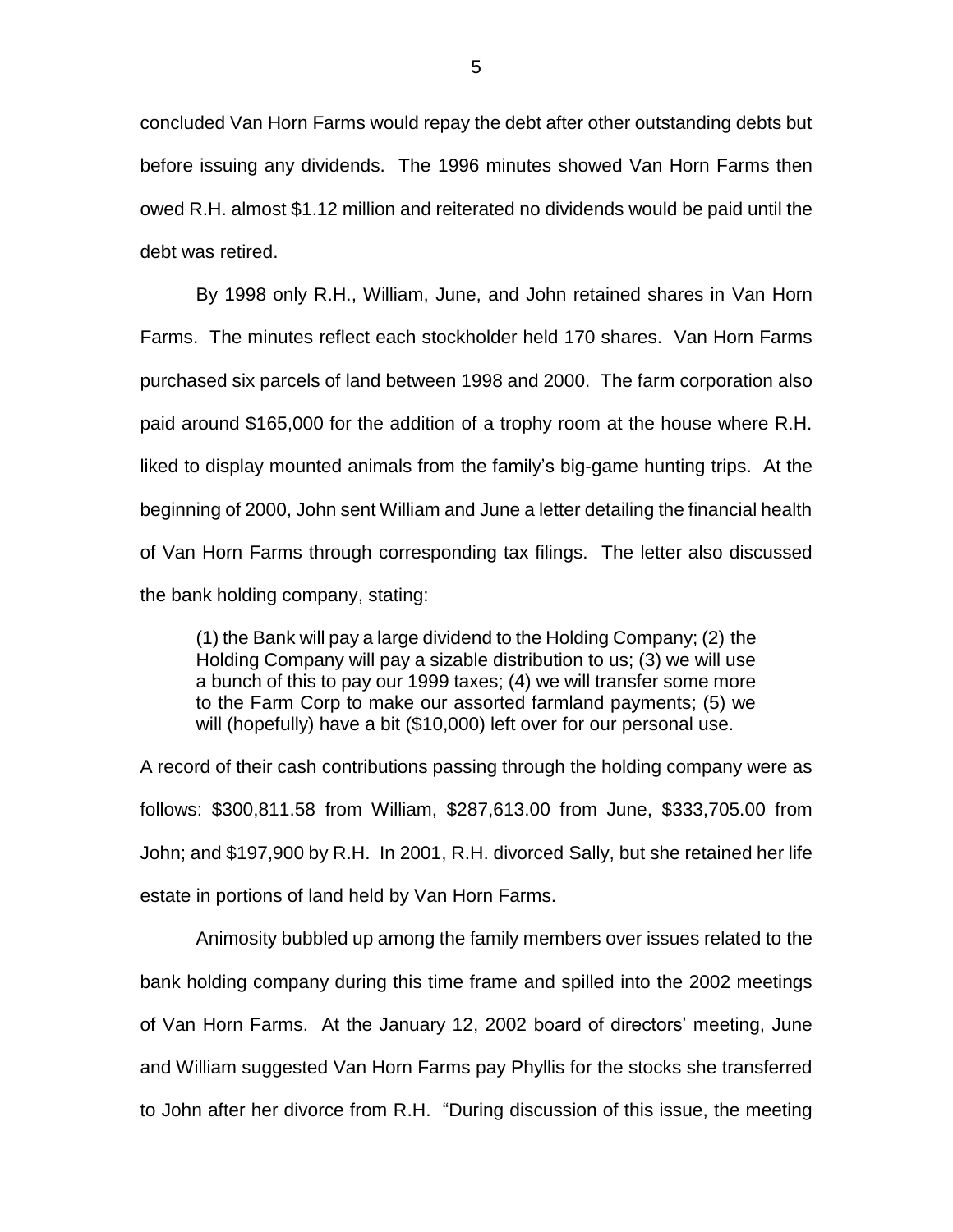collapsed into total disarray and broke up." Minutes for the corresponding shareholders' meeting show the stock distribution and specify voting and nonvoting shares. At the December 17 shareholder meeting, the roll call of stocks differentiated between voting and non-voting shares over objections by William and June. The bylaws were then amended to reduce the number of directors to two or more; R.H. and John were elected as directors.

Negative feelings continued when R.H. tried to block the sale of the bank holding company in federal court. But after the federal court ruled in favor of William and June, they voted to sell the holding company. Van Horn Farms also bought R.H.'s insurance agency around this time and then sold it back to the agency's employees.

William and June participated in the 2004 shareholders' meeting by telephone and moved to increase the number of directors to four. The motion passed and William and June rejoined the board. John bought out Sally's life estate and sold it back to Van Horn Farms in July 2006 for \$290,000. Due to the tension among the shareholders, John offered to buy out William and June for \$100,000 each in December 2006—but neither responded to the offer. And at the following shareholder meeting, John proposed Van Horn Farms convert from an "S" corporation to a "C" corporation. But because the change required a majority vote by all shares, regardless of voting status, the proposal failed based on opposition from William and June. John repeated his offer to buy out William and June in 2010; again neither accepted. Also in 2010, John loaned Van Horn Farms \$203,000 to remodel the house where he lived in as a benefit of his employment.

6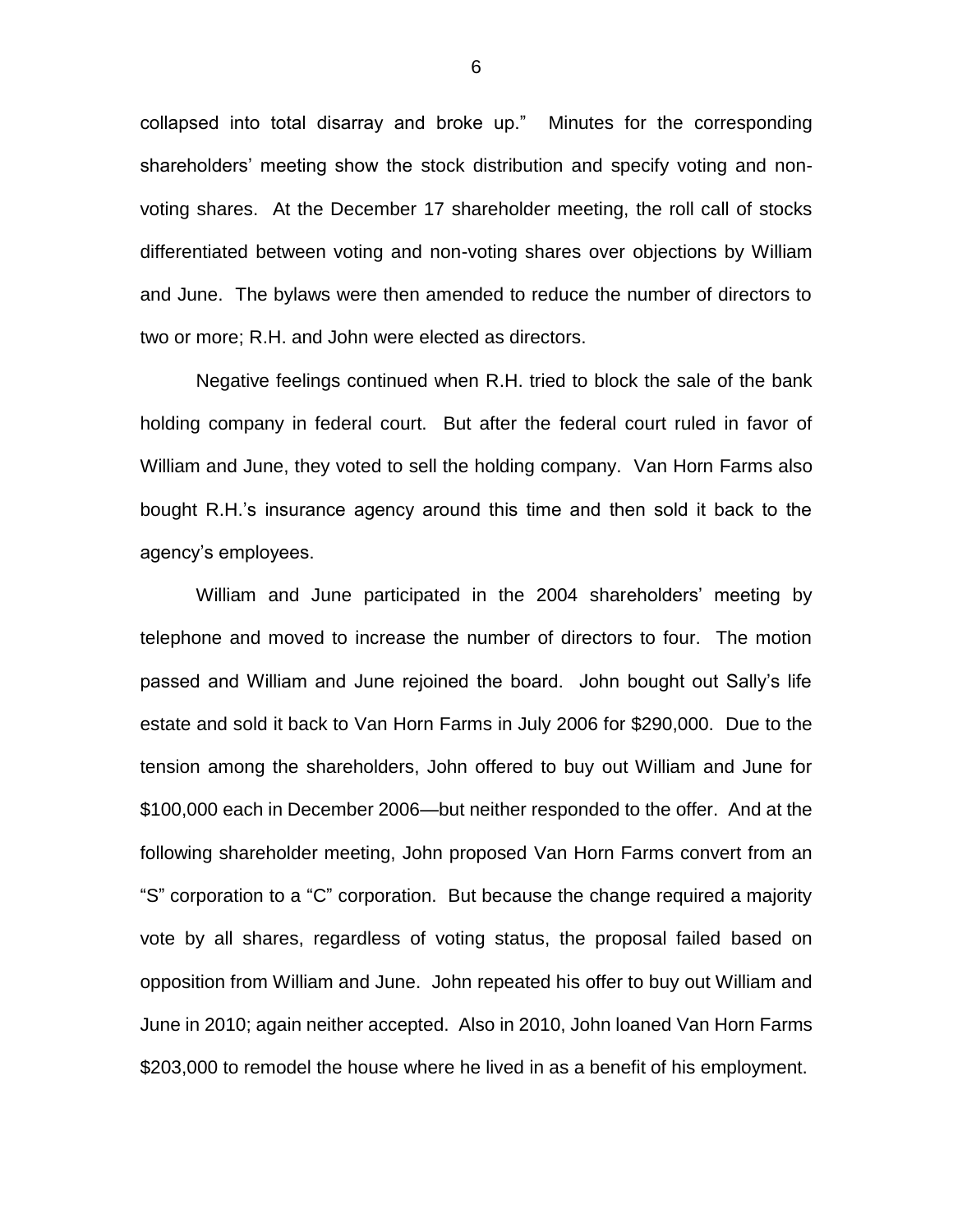Anticipating litigation, the parties entered a series of tolling agreements, the first in 2011. The parties tried settlement negotiations but were unsuccessful. William filed suit against John, R.H., and Van Horn Farms before the tolling agreements expired. June, on the other hand, waited to file suit and missed the tolling agreement's deadline. When June and William moved to consolidate their actions, defendants initially resisted and the court denied consolidation. But the parties eventually agreed to consolidate the actions and consented to participate in the Iowa Business Specialty Court pilot project (business court).

Siblings William and June asked the business court to declare that all of Van Horn Farms's stock was voting stock. The siblings also sought to dissolve and partition the farm corporation—alleging minority-shareholder oppression. At trial, both sides presented expert testimony regarding the accounting methods used by Van Horn Farms and similar corporations. Experts for both sides agreed cash-based accounting is common practice and provides various tax benefits. William and June also presented an expert opinion that had the land been farmed by cash rental, the farm corporation could have reaped greater returns. All four shareholders also testified.

In a detailed, thorough, and well-reasoned ruling, the business court determined the Van Horn Farms shares were never converted to all voting shares. The court also credited Ted Lodden, the accounting expert called by the defendants, and concluded William and June failed to prove minority-shareholder oppression. Siblings William and June appeal. **4**

<sup>&</sup>lt;sup>4</sup> Our supreme court asked us to resolve whether June's appeal was timely. June filed her notice within thirty days of the business court's ruling and the court issued a nunc pro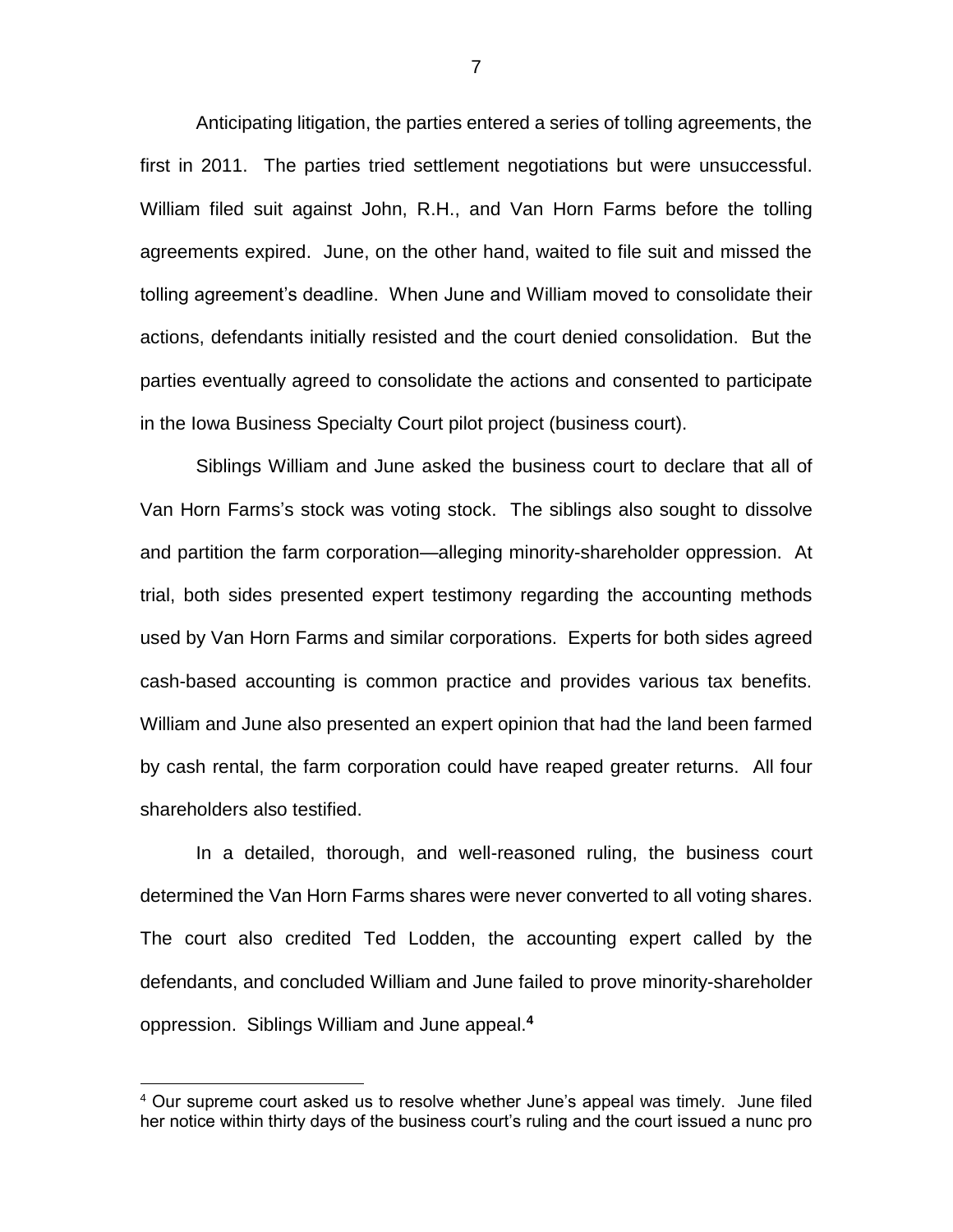### **II. Scope and Standards of Review**

Because this case was tried in equity our overall review is de novo. *See Baur v. Baur Farms, Inc.*, 832 N.W.2d 663, 668 (Iowa 2013) (*Baur II*). And though we are not bound by the court's factual findings, "we generally give them weight, especially with regard to the credibility of witnesses." *Soults Farms, Inc. v. Schafer*, 797 N.W.2d 92, 97 (Iowa 2011). We review statute-of-limitations claims for legal error. *State v. Tipton*, 897 N.W.2d 653, 672 (Iowa 2017).

#### **III. Analysis**

 $\overline{a}$ 

### **A. Classification of Stocks**

William and June first challenge the business court's refusal to recognize all Van Horn Farms stock as voting stock. They pin their position on their parents' original 1986 dissolution stipulation, which stated all farm corporation shares would be given voting status. William and June assert because R.H. held the majority of voting shares, at the time of the dissolution, he had the ability to change their voting status. Effectively, they argue because R.H. wielded control over Van Horn Farms, his word functioned as corporate command. They cite *Soults Farms*, 797 N.W.2d at 102, to argue R.H. "had the authority to change all stock to voting stock by himself." But *Soults Farms* cannot be reasonably read for that broad proposition.

*Soults Farms* affirmed a corporate president's ability to bind the corporation either through express authority or implied authority in the normal course of

8

tunc order clarifying that its ruling applied to both William and June. Accordingly, her appeal is properly before our court. *See* Iowa R. App. P. 6.101(1)(b) (requiring appeal be filed within thirty days of entry of final order or judgment); *McVay v. Kenneth E. Montz Implement Co.*, 287 N.W.2d 149, 150 (Iowa 1980) ("A nunc pro tunc entry makes the record show now what was actually done then.").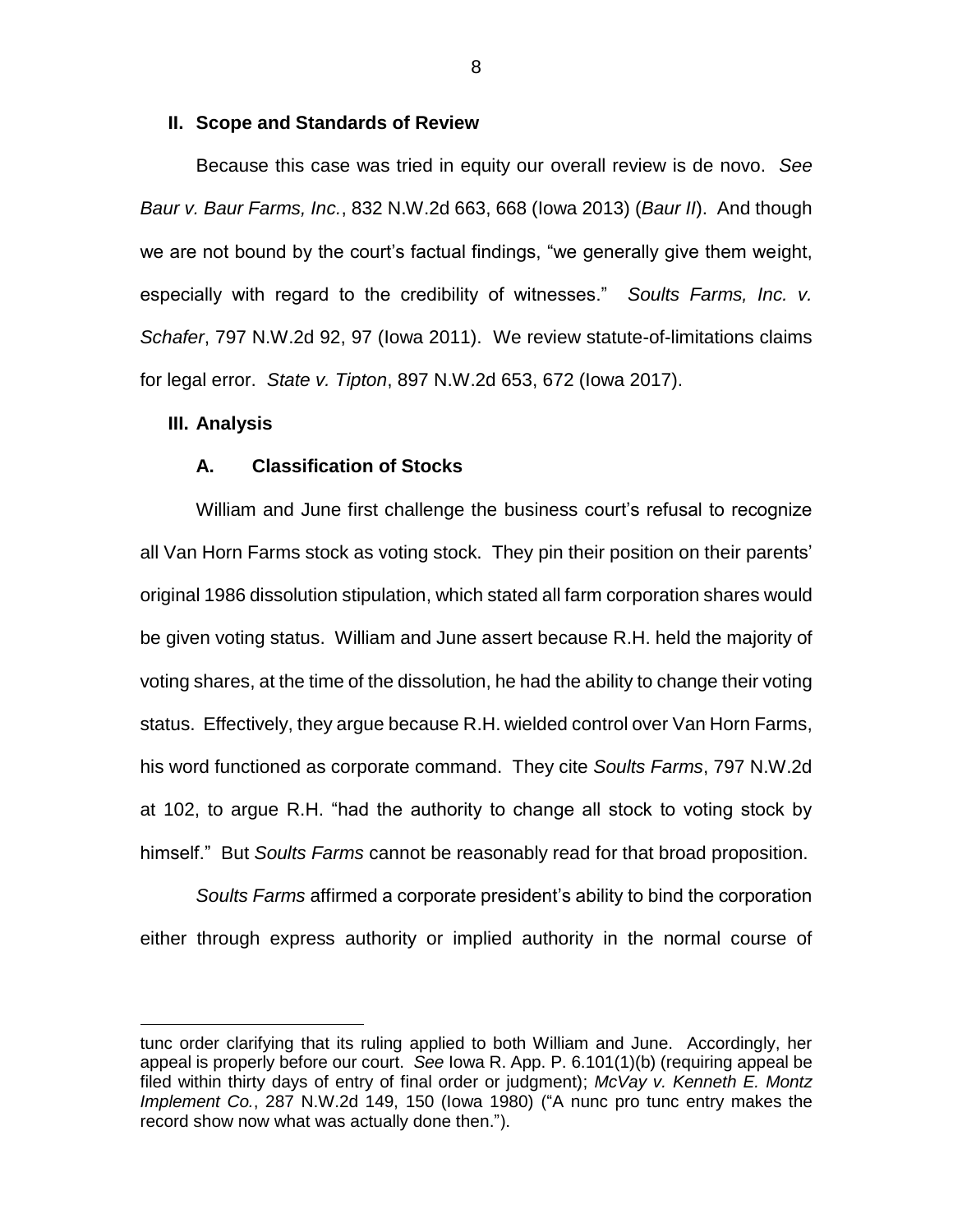business. Here, June and William offer no evidence Van Horn Farms gave R.H. express authority to use the voting status of its stock as a bargaining chip while negotiating his dissolution. And because such conduct would fall outside its normal course of business, R.H. did not have the ability to bind Van Horn Farms through implied authority. Even as president and majority shareholder of voting stock, R.H. was not authorized to bind Van Horn Farms to the terms of his dissolution. And even if he did, Phyllis, the other party to the stipulation, would be the proper enforcer of that provision.<sup>5</sup> See Olney v. Hutt, 105 N.W.2d 515, 518– 19 (Iowa 1960) (noting non-parties to a contract may only bring an action when the contract clearly intends to benefit the third party given the circumstances).

William and June urge that the change in voting status post-dissolution was evidenced in several ways. For instance, they rely on John's filing of an annual report for the bank holding company with the Federal Reserve System. The form requires a bank holding company to disclose other interests of certain members, including ownership of at least twenty-five percent of outstanding voting shares in a corporation. When filing the form for 1999, 2000, 2001, and 2002, John listed each shareholder of Van Horn Farms as holding twenty-five percent of its voting stock. But the form's instructions indicate that in addition to current twenty-five percent voting interests, members should also disclose shares in corporations that may be converted into voting shares. Because directors and shareholders could elect to convert all of Van Horn Farms shares to voting shares by amending the

 $5$  John testified that when he advocated on his mother's behalf for the voting change provision in the dissolution stipulation he did so to protect her interests in Van Horn Farms not for the benefit of any of the other shareholders.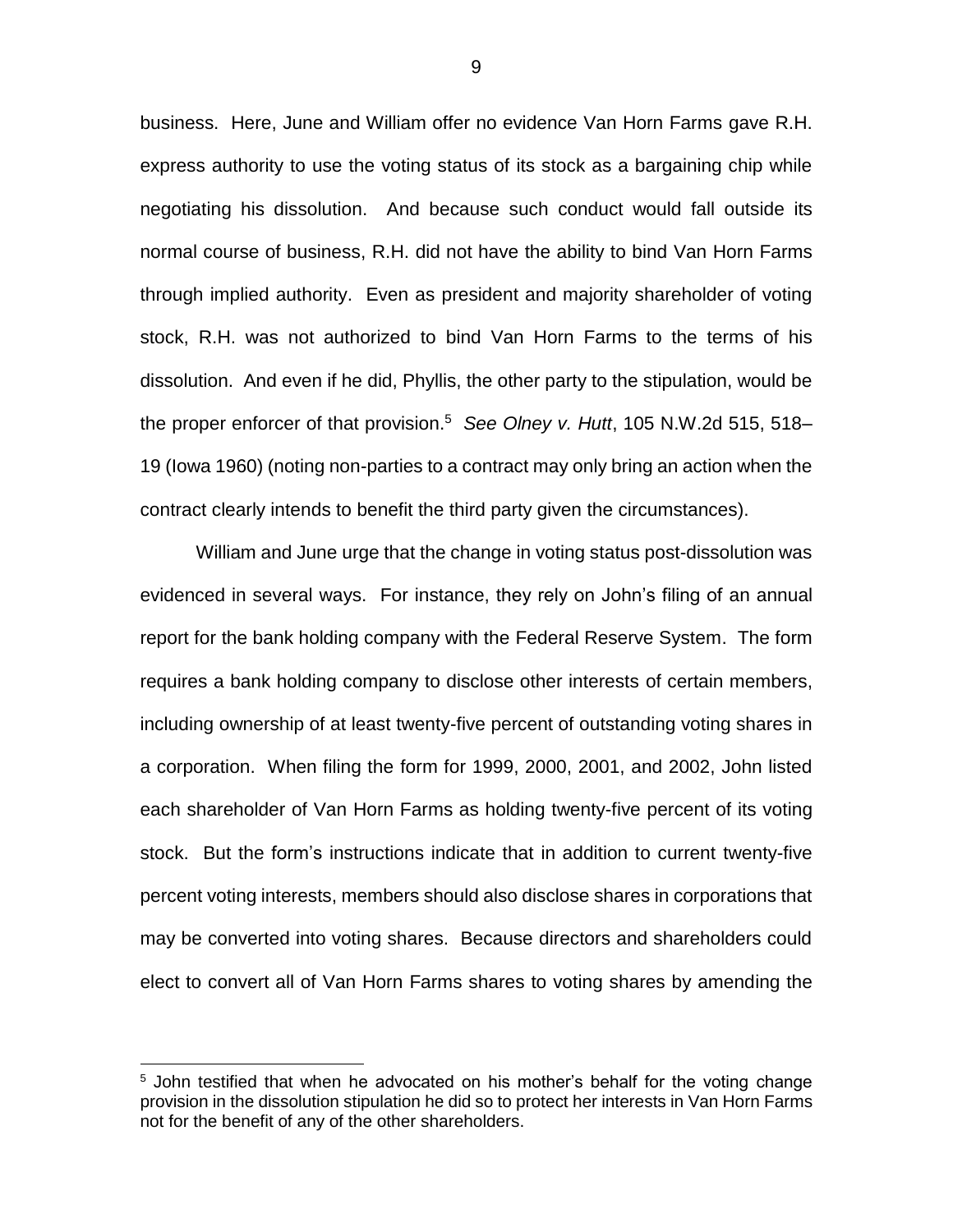articles of incorporation and bylaws, each member could have a twenty-five percent voting share in the future. John's reporting follows those instructions rather than signaling all stock was voting stock. $6$ 

William and June also note the long-held practice of permitting all Van Horn Farms shareholders to vote as evidence that all shares enjoyed voting status since the dissolution decree. But all shareholders held at least some voting shares since Van Horn Farms's inception, allowing each shareholder to vote at least ten shares. A review of available shareholder-meeting minutes show that, contrary to the siblings' assertions, the only time all shares—regardless of voting status—were voted was at the February 20, 1996 meeting. Other minutes chronicled the overall shares held by each member without identifying which were voting and non-voting but failed to state how many shares each member voted. By 2002, the minutes specified which shares were voting and non-voting. But John, June, and William all testified that R.H. requested one or two additional shares at the 2002 meeting to break a deadlocked vote—which would only occur if all stock was voting stock. While R.H. may have believed he and John possessed the same number of voting shares as June and William, his belief did not make it so.

Ultimately dispositive of the issue, the Van Horn Farms articles of incorporation and bylaws delineated between voting and non-voting shares. Neither document was amended to reflect the terms of the dissolution stipulation.<sup>7</sup>

 $6$  Even if John intended to declare each member as having an equal proportion of voting shares, it would not matter. As discussed later, the voting status of the shares remained unchanged without amendment to the articles of incorporation and bylaws.

<sup>&</sup>lt;sup>7</sup> When Van Horn Farms was incorporated, articles of incorporation could be amended under Iowa Code section 496A.55 (1975). Iowa Code chapter 496A was repealed in 1989 and replaced by the Iowa Business Corporation Act, chapter 490. 1989 Iowa Acts ch.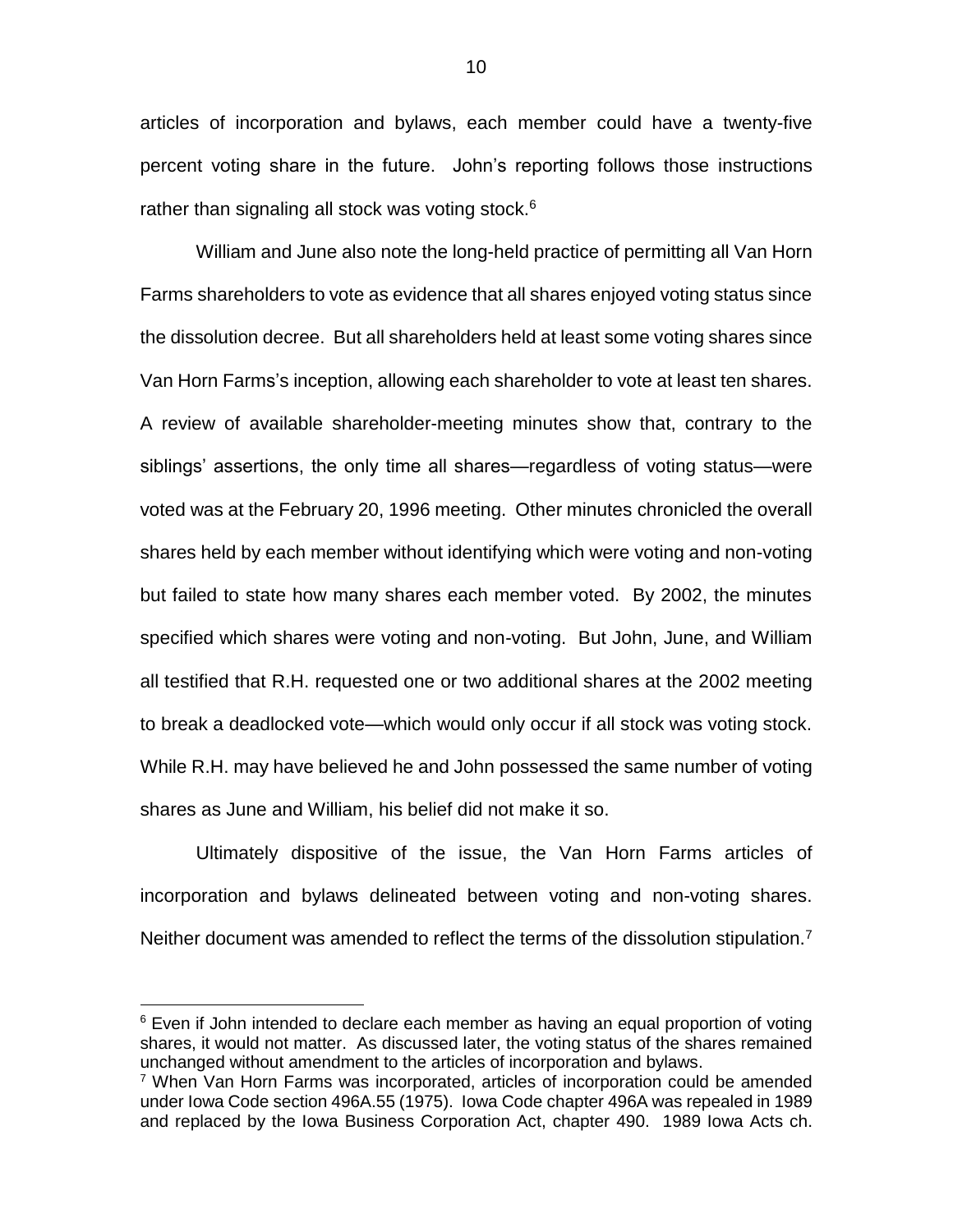Because R.H. did not have authority to change the voting status of Van Horn Farms stock through his dissolution decree and the corporation never amended its articles of incorporation and bylaws, all shares were not converted to voting shares. The business court correctly ruled on the declaratory judgment.

### **B. Minority-Shareholder Oppression**

# **1. Tolling Agreements and Statute of Limitations**

While trying to resolve their disagreements out of court, the parties entered into a series of tolling agreements. The agreements permitted William and June to file a complaint by November 30, 2013, and rely on any conduct occurring on or after April 14, 2006.<sup>8</sup> William filed his complaint on November 27, 2013. On November 30, when the agreement was set to expire, June entered into another tolling agreement permitting her to file a complaint by May 31, 2014. Yet she did not file her complaint until December 2, 2015. As a result, her claims may only rely on conduct occurring within the five-year statute of limitations from the time of filing (dating back to December 2, 2010). But because the success of William's claim would necessarily impact June, as another shareholder, and provide both with relief, we will consider conduct dating back to April 14, 2006.

To reach conduct before that date, William and June argue the continuingwrong doctrine prevents the application of the statute of limitations to their claims. The continuing-wrong doctrine applies "where the wrongful act is continuous or repeated, so that separate and successive actions for damages arise, [and] the

<sup>288.</sup> When William and June filed their petitions, Iowa Code section 490.1001 (2013) permitted articles of incorporation to be amended.

<sup>&</sup>lt;sup>8</sup> In accordance with the tolling agreements, the statute of limitations reaches back from April 14, 2011. The statute of limitations is five years. *See* Iowa Code § 614.1(4) (2013).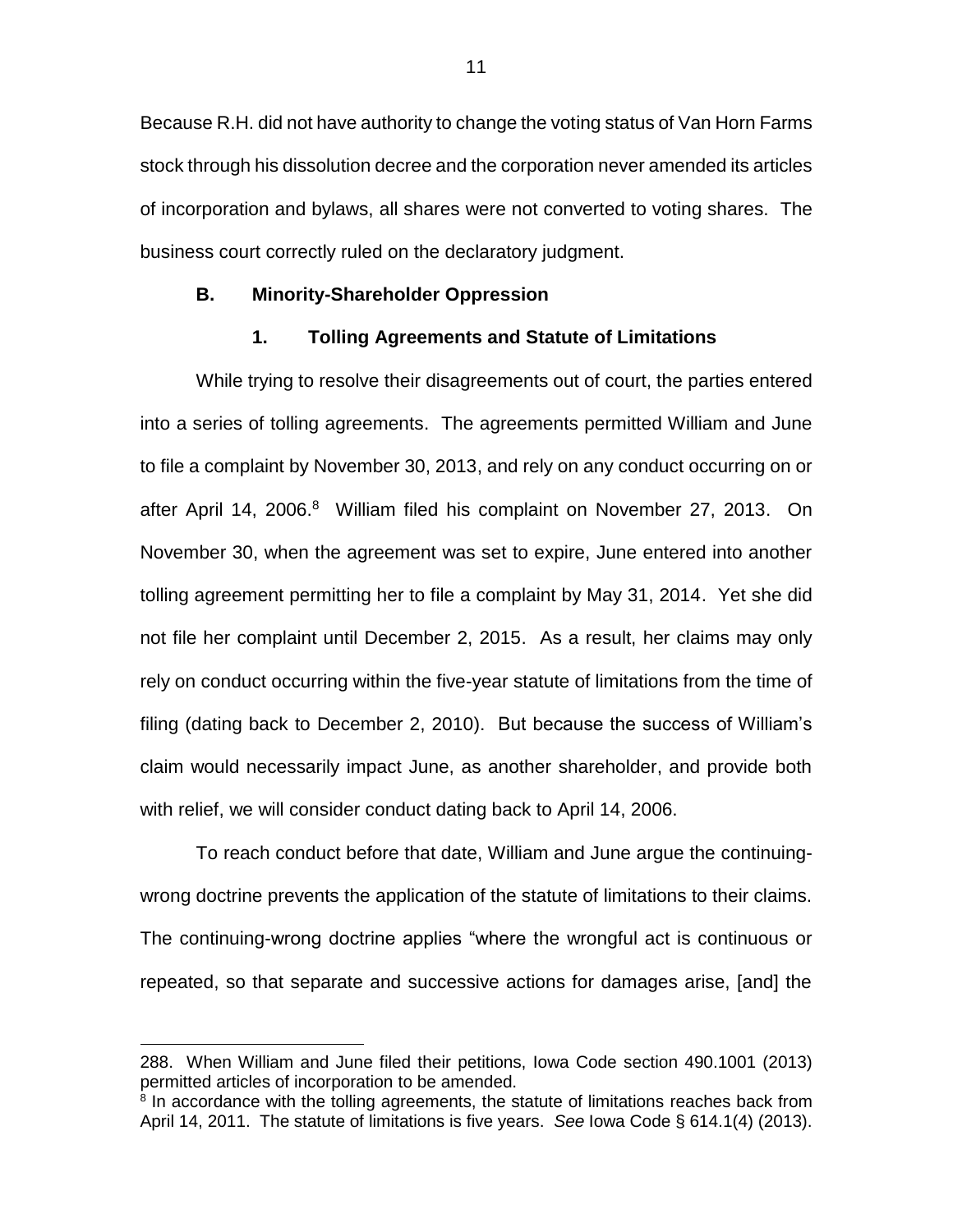statute of limitations runs as to these latter actions at the date of their accrual, not from the date of the first wrong in the series." *Hegg v. Hawkeye Tri-County REC*, 512 N.W.2d 558 (Iowa 1994) (citing *Anderson v. Yearous*, 249 N.W.2d 855, 860 (Iowa 1977)). And the doctrine limits recovery "to those actions accruing during the statutory period." *Id.*

Careful review of *Hegg* clarifies the doctrine kicks in only when the same wrongful act recurs in separate and successive actions.<sup>9</sup> See id. (using phrase "the wrongful act" indicating a specific wrongful act rather than wrongful acts generally). Accordingly, the siblings' reliance on the continuing wrong doctrine is misplaced.<sup>10</sup> And their reliance on *Baur I* is fruitless. The instant case is distinguishable from *Baur I*. There, we decided the continuing wrong doctrine applied because the majority shareholder repeatedly refused to buy out the minority shareholder absent a minority discount. *See Baur I*, 2010 WL 447063 at \*8 (noting majority shareholder's "insistence on a minority discount is a continuing wrong"). By contrast, William and June allege oppression based on a variety of discrete acts that could have been challenged by a plaintiff when they occurred.

<sup>9</sup> In *Baur v. Baur Farms, Inc.*, No. 09-0480, 2010 WL 447063, at \*7 (Iowa Ct. App. Feb. 10, 2010) (*Baur I*), our court cited *Roemmich v. Eagle Eye Development, L.L.C.*, 526 F.3d 343, 348 (8th Cir. 2008), which concluded separate and distinct acts, actionable in their own right, do not qualify as continuing wrongs. We did not disagree with the reasoning in *Roemmich* but distinguished it on the facts. *Id*. at \*8.

 $10$  They attempt to support their minority-shareholder suppression claim by citing to instances of varied conduct such as the construction of the trophy room, remodeling residences on Van Horn Farms, the assumption of John's debts related to his farming operation, the purchase of the insurance agency, the buyout of Sally's life estate interest, John's loans to Van Horn Farms, loan payments made to R.H., and the lack of dividends.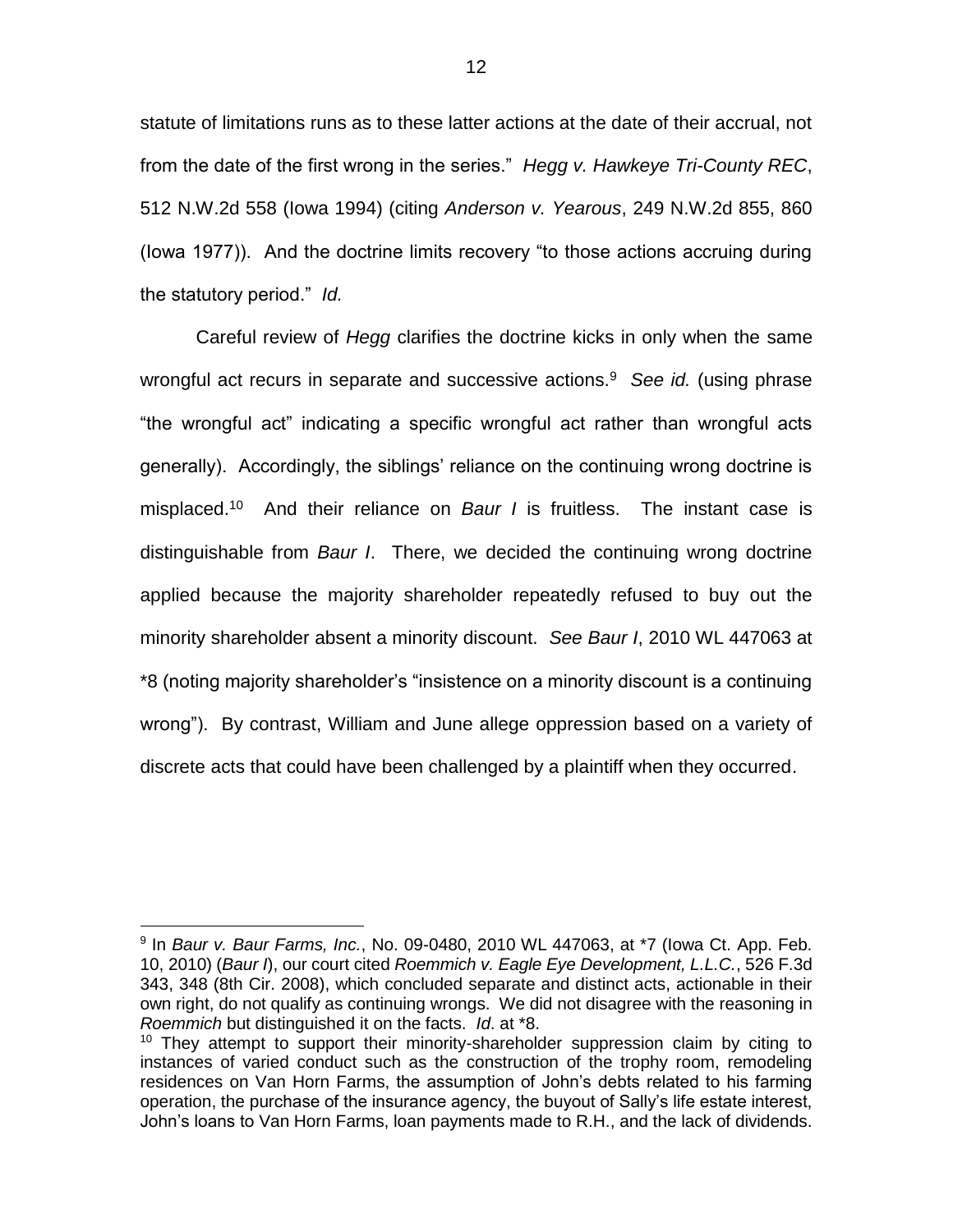Because the continuing-wrong exception does not displace the statute of limitations in this case, we will consider only conduct occurring on or after April 14, 2006, when contemplating the minority-shareholder claims of oppression.

### **2. Oppression**

Siblings June and William contend they suffered minority-shareholder oppression by the acts of their father, R.H., and brother, John. The siblings seek to dissolve the corporation under Iowa Code section 490.1430(1)(b)(2) over the objections of the controlling shareholders.

Our court previously described oppression as "an expansive term used to cover a multitude of situations dealing with improper conduct which is neither illegal nor fraudulent." *Maschmeier v. Southside Press, Ltd.*, 435 N.W.2d 377, 380 (Iowa Ct. App. 1988) (citing *Balvik v. Sylvester*, 411 N.W.2d 383, at 385 (N.D. 1987)). But *Baur II* later provided a more precise definition concluding "majority shareholders act oppressively when, having the corporate financial resources to do so, they fail to satisfy the reasonable expectations of a minority shareholder by paying no return on shareholder equity while declining the minority shareholder's repeated offers to sell shares for fair value." 832 N.W.2d at 674 (declining to catalogue "all the categories of conduct and circumstances that will constitute oppression frustrating the reasonable expectations of minority shareholders' interests"). *Baur II* also cautioned against oppression findings that would allow the minority shareholder to become the oppressor. *See id.* at 678 ("[C]ourts must be careful when determining relief to avoid giving the minority a foothold that is oppressive to the majority.").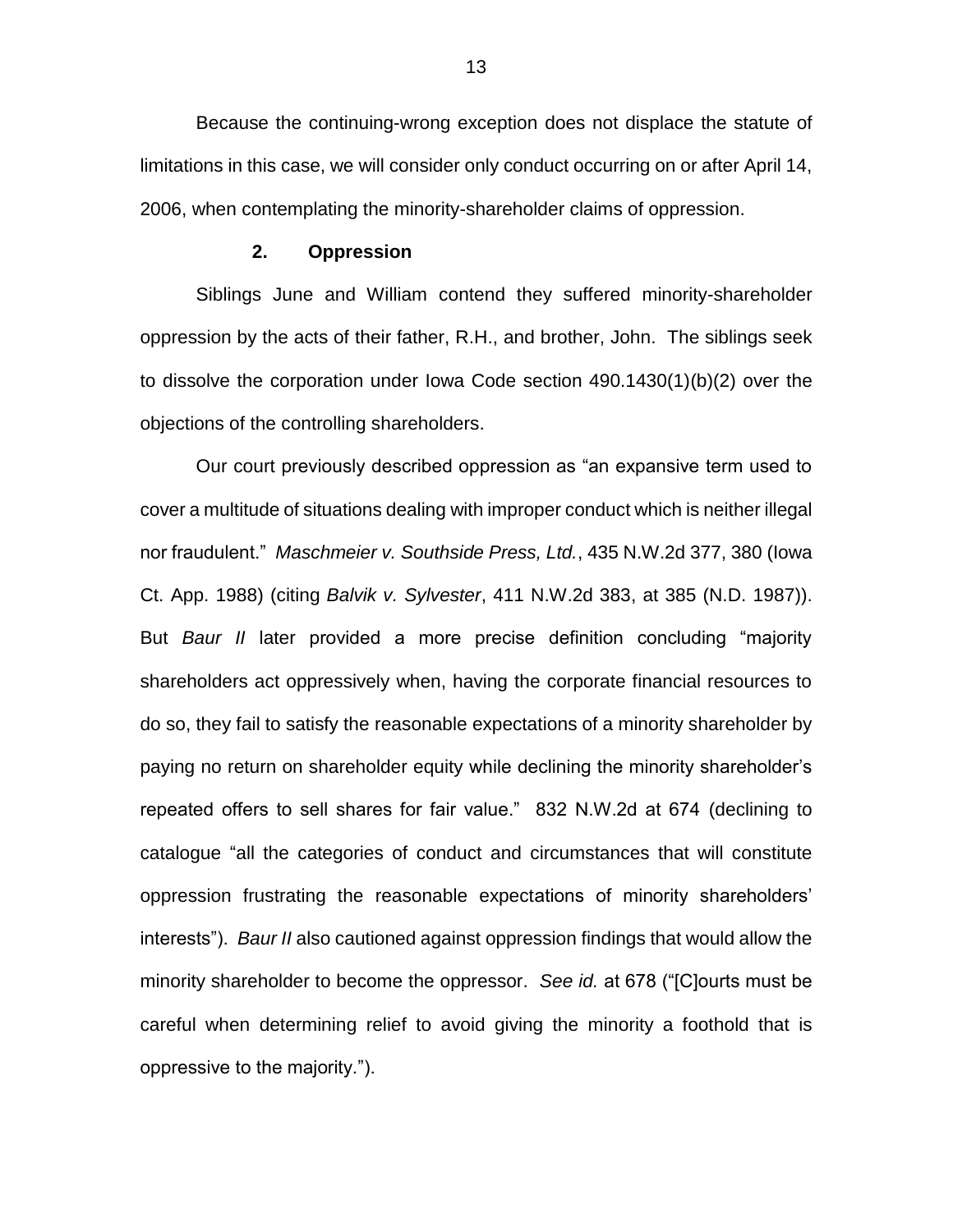William and June first take issue with the business court's conclusion they failed to show "evidence of any specific expectations beyond receipt of a proportionate share of the corporation's profits." They claim the court's phrasing created a new burden and required them to "prove a specific reasonable expectation" absent any support in Iowa jurisprudence. But they misinterpret the ruling. The court was responding to the siblings' claims that their reasonable expectations changed after they provided capital contributions to Van Horn Farms. And because "every [minority] shareholder may reasonably expect to share proportionally in a corporation's gains," we assume William and June held this reasonable expectation before their capital contributions. *See id.* at 673. But, as the business court noted, William and June did not demonstrate how their reasonable expectations differed from this standard expectation after making the capital contributions. We conclude the court did not impose an additional burden beyond the standard set in *Baur II*.

In support of their oppression claim, William and June argue John used certain accounting methods to disguise the financial health of Van Horn Farms and hide profits that would otherwise warrant shareholder distributions. William and June cite a 1999 letter in which John explained how he used cash-basis accounting to "manipulate" earnings to reduce the corporation's tax burden. According to William and June, the cash-based system incorrectly suggested Van Horn Farms could not afford distributions by allocating certain expenses to the corporation. 11 Specifically, they take issue with a \$203,000 remodel to the century-old house

<sup>&</sup>lt;sup>11</sup> June and William focus on the \$165,000 depreciation of R.H.'s trophy room assigned to Van Horn Farms, but this occurred before 2006 and is beyond our consideration.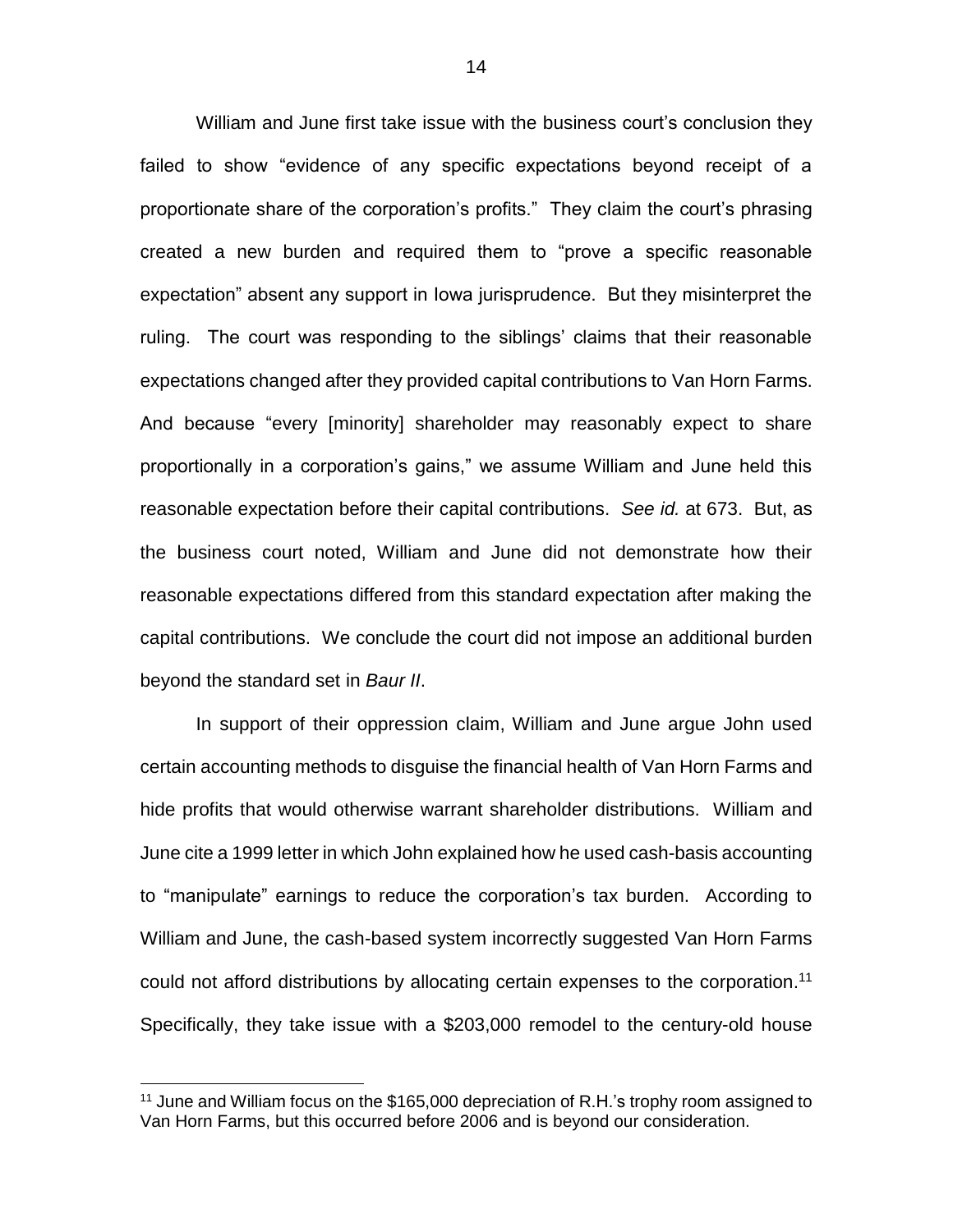where John lived with his family, arguing the outlay was John's personal expense. We do not believe the home improvements support the expense claim by William and June. The house is owned by Van Horn Farms and the corporation could reap the benefits of the improvements should it decide to sell the house. Plus, John's use of the house serves as a part of his compensation as an employee of Van Horn Farms.

To bolster their contention that cash-based accounting hides the corporation's true profits, June and William note each year Van Horn Farms retained a significant amount of crops not reflected by the bottom line. They argue these commodities could be sold to generate additional income, which would then be reflected as profit. But, as the defendants counter, such sales would also impact the corporation's tax liabilities. And critically, the shareholders voted to operate on a cash basis at the first shareholders' meeting.

June and William highlight their expert David Hove, who opined that cashbasis accounting did not provide a "full, adequate disclosure of the economic profitability" of Van Horn Farms, and believed an accrual method would have offered a better matching of income and expenses. But the business court credited defense expert Lodden, a certified public accountant with more than four decades of experience with closely held farm corporations. Lodden testified that of his thirty to forty current farm clients, all but one uses cash-basis accounting; he observed "it's an anomaly to have a farm on an accrual basis." Lodden believed the cash method afforded his clients a better opportunity to minimize taxes. Even Hove conceded he has recommended cash-based accounting to clients due to its tax advantages. Accordingly, we are not convinced John's method of accounting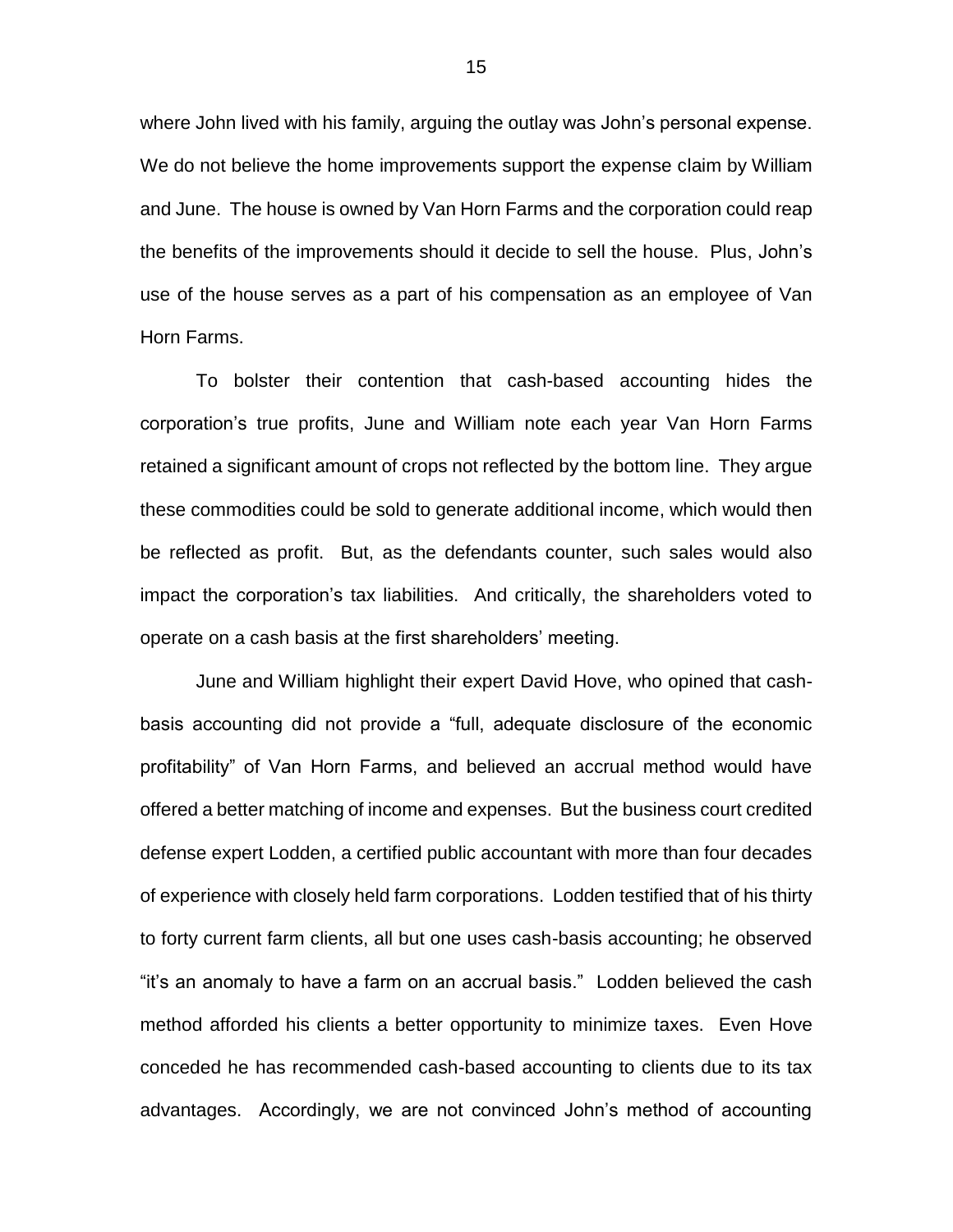reveals an effort to hide profits or advances the minority-shareholder oppression claim. And while William and June complain Van Horn Farms's true financial health warranted distributions, they ignore the corporation's outstanding debts to R.H. and John and its documented practice of not paying dividends while carrying loans to shareholders.<sup>12</sup>

William and June also allege Van Horn Farms could have generated more revenue by renting out land for cash rather than employing John to farm. They cite a report by their expert Mark Gannon estimating "there would have been more than \$4,000,000 of rental income to distribute since 2001 without any investment in machinery or buildings." But Gannon also testified John and R.H. appeared to be operating a "fairly typical farm" and did not appear to be doing anything intentionally to undercut yields or profit.

In this situation, we defer to the strategic decisions made by the farm corporate directors under the business judgment rule. *See Cookies Food Prods., Inc. v. Lakes Warehouse Distrib., Inc.*, 430 N.W.2d 447, 453 (Iowa 1988). The business judgment rule presumes directors' "decisions are informed, made in good faith, and honestly believed by them to be in the best interests of the company." *Id.* June and William argue under *Cookies Food Products, Inc.* the business judgment rule does not apply because John and R.H. have "self-interests" in the transactions at issue. *See id.* But as defendants point out, *Cookies Food Products, Inc.* was a derivative suit brought by minority shareholders who alleged that the majority shareholder violated his duty of loyalty to the corporation by self-

<sup>&</sup>lt;sup>12</sup> William and June dispute this policy, but it is memorialized in the board of directors meeting minutes from 1995 and 1996.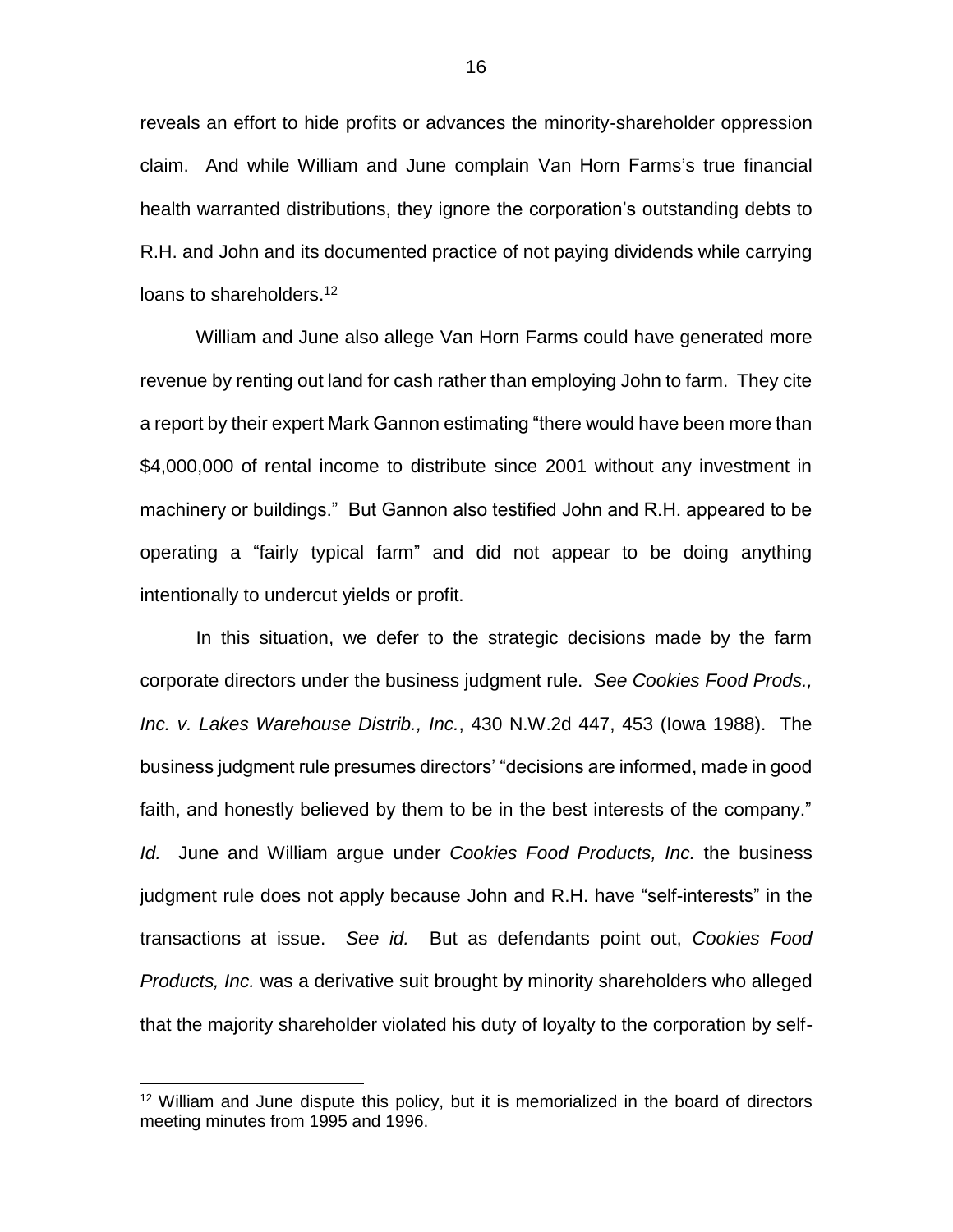dealing. *See Baur I*, 2010 WL 447063, at \*9. Because the instant case is a minority-shareholder oppression action principally alleging improper failure to pay dividends, we employ the business judgment rule. *See id.* (concluding *Cookies Food Products, Inc.* does not apply to minority-shareholder oppression claim alleging freeze-out of minority shareholders). Applying the business judgment rule, we presume John and R.H.'s decision to farm the land rather than cash rent was made in good faith in the best interests of Van Horn Farms; June and William fail to prove otherwise.

Next, William and June claim their brother and father were enjoying "patronage" from the operation of Van Horn Farms.<sup>13</sup> As an example, they point to John's 2007 purchase of Sally's life estates with Van Horn Farms funds. William and June argue the life estates were a personal obligation of R.H. But minutes from the 1989 board of directors' meeting show the board, not R.H., granted the life estates to Sally. And Van Horn Farms had an interest in recovering those interests so it could operate without interference from a non-family member.

June and William also point to loans granted or assumed by John. But as expert Lodden opined, these loans were "a good business move" because John assumed the loans at lower interest rates or has lowered them in line with commercial loans currently available. Plus, John has not set a fixed repayment schedule permitting Van Horn Farms to make payments as it is able. Lodden also testified "it's very common for family farms and small closely held corporations to rely on a shareholder or shareholders for working capital, equipment loans, that

<sup>&</sup>lt;sup>13</sup> At trial, plaintiffs' counsel defined "patronage" as "benefits that [the controlling shareholders] receive as a result of their position."